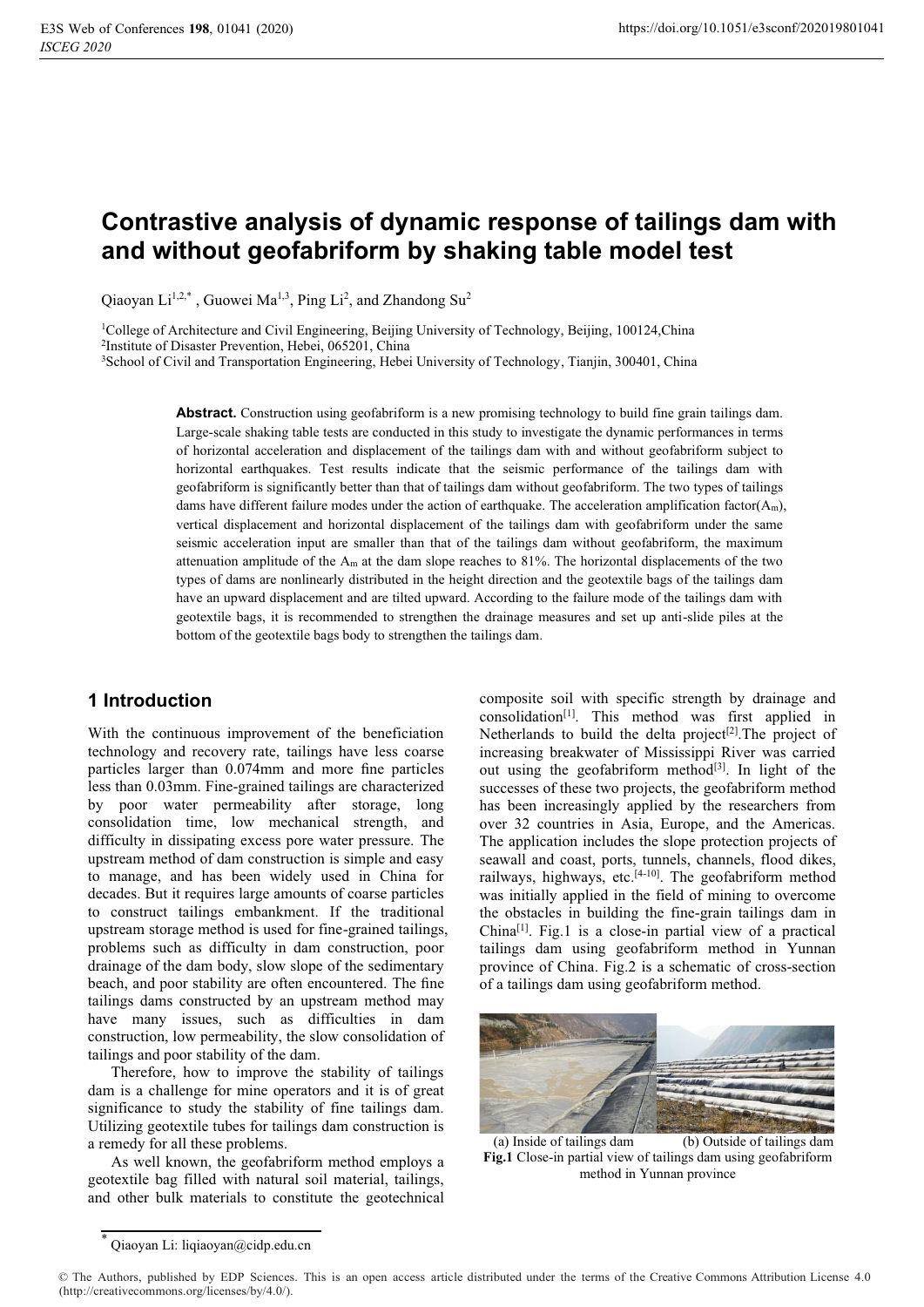

**Fig.2** Schematic of cross-section of tailings dam using geofabriform method

At present, the research on the geofabriform method mainly focuses on the study of the mechanical properties of the geotextile bags<sup>[11-15]</sup> and the stability of the geotextile bags subject to sea wave[16-19]. Some other studies were conducted on the mechanical properties, stability, and engineering applications of tailings dam using geofabriform method<sup>[20-23]</sup>. In addition, there are very limited studies on the dynamic response and stability of the tailing dam using geofabriform method subject to earthquake. Understanding the seismic performance of the tailings dam with geofabriform method is critical for appropriate design in a country like China that is prone to earthquakes. To promote the general application of the geofabriform method for tailings dam in the field of mining, it is imperative to conduct in-depth research to exposit the aforementioned issues.

In this paper, the contrastive analysis of the dynamic response of the tailings dam with and without geofabriform under different horizontal earthquakes is investigated by large-scale shaking table model test. It aims to provide theoretical support for promotion of application of the tailings dam based on geofabriform method.

# **2 Test overview**

## **2.1 Test system and equipment**

The test is conducted at the Civil Engineering Test Center of the Institute of Disaster Prevention of China Earthquake Administration. The shaking table is an electro-hydraulic servo two-way shaking table with dimensions of 3.0m×3.0m, maximum load capacity of 20 tons, operating frequency range of 0.4-80Hz, maximum overturning moment of 400kN•m, and maximum displacement of  $\pm 20$ cm. The maximum speed is 80cm/s, and the maximum horizontal acceleration of the table is 2.0g at full load. A 128-channel dynamic acquisition system is used for data acquisition.

## **2.2 Model design**

Considering the size and maximum load of the shaking table, the size of the test model box is designed to be  $2.7m \times 1.0m \times 1.0m$ . The two long sides (Side A and Side B) of the model box are made from plexiglass for clear observation, and a short end is left open to input load. The bottom edge of the model box and the other short side are made from steel plates. The model box is reinforced with 120 channel steel connecting side A and

B of the box for rigorous integrity. It is fixed on the shaking table by 6 bolts.

The geotextile bag structure is 40cm wide and 80cm high with a slope ratio of 1:1, consisting of 16 layers of 20cm×20cm×5cm geotextile bags filled with fine tailings.

The test materials are the same geotextile and tailings as those at the construction site of a practical tailings dam in Yunnan Province. The physical parameters of the tailings, the particle composition, and the basic mechanical parameters of the geotextile are shown in Tables  $1-3^{[21]}$ .

**Table1.** Physical parameters of tailings

| Unit<br>weight<br>/(kN/m <sup>3</sup> ) | Void<br>ratio<br>e | Compression<br>modulus<br>E/Mpa | Compression<br>factor<br>$a/Mpa^{-1}$ | Consolidated<br>quick shear<br>strength<br>$c/k$ pa |  |
|-----------------------------------------|--------------------|---------------------------------|---------------------------------------|-----------------------------------------------------|--|
| 20                                      | 0.63               | 73.29                           | 9.15                                  | Iб                                                  |  |

**Table2.** Actual size composition of tailings

| Particle size<br>range $/$ mm    | < 0.019 | $\leq 0.037$ | $\leq 0.05$ | < 0.074 |
|----------------------------------|---------|--------------|-------------|---------|
| Mass<br>percentage $\frac{9}{6}$ | 56.64   | 68.44        | 73.29       | 79.89   |

**Table3.** Basic mechanical parameters of the geotextile

|                         | <b>Test projects</b>   |   | unit          | average<br>value | <b>Reference</b><br>standard |
|-------------------------|------------------------|---|---------------|------------------|------------------------------|
| Mechanica<br>properties | Mass per unit<br>area  |   | $g/m^2$       | 151              | GB/T13762-<br>2009           |
|                         | Thickness<br>(2kPa)    |   | mm            | 0.62             | GB/T13761.1-<br>2009         |
|                         | Breaking<br>strength   | T | $N/5$ cm      | 1520             | GB/T 3923.1-<br>2013         |
|                         |                        | W |               | 1210             | GB/T 3923.1-<br>2013         |
|                         | Elongation<br>at break | т | $\frac{0}{0}$ | 20.3             | GB/T 3923.1-<br>2013         |
|                         |                        | W |               | 18.7             | GB/T 3923.1-<br>2013         |

In this test, a total of eight pore pressure sensors (K1~K8) are installed at two different positions in each layer with a total four layers along the height of the tailings dam. There are eighteen accelerometers, including twelve 941B accelerometers, placed in the tailings as denoted by J1~J12.They are deployed at two different positions in each layer with a total six layers along the depth. Four piezoelectric sensors are positioned on each side of the geotextile bags structure, which are indicated by JY1~JY4. Other two 941B accelerometers are placed on each of the two sides along the input acceleration direction of the shaking table to measure the practical triggering acceleration of the shaking table. Five ejector pins displacement meters are deployed on one side of the geotextile bag structure, which are denoted by W1~W5. W1~W5 are placed at elevations of 25cm, 40cm, 55cm, 70cm, and 75cm, respectively. The sensor layout is shown in Fig. 3.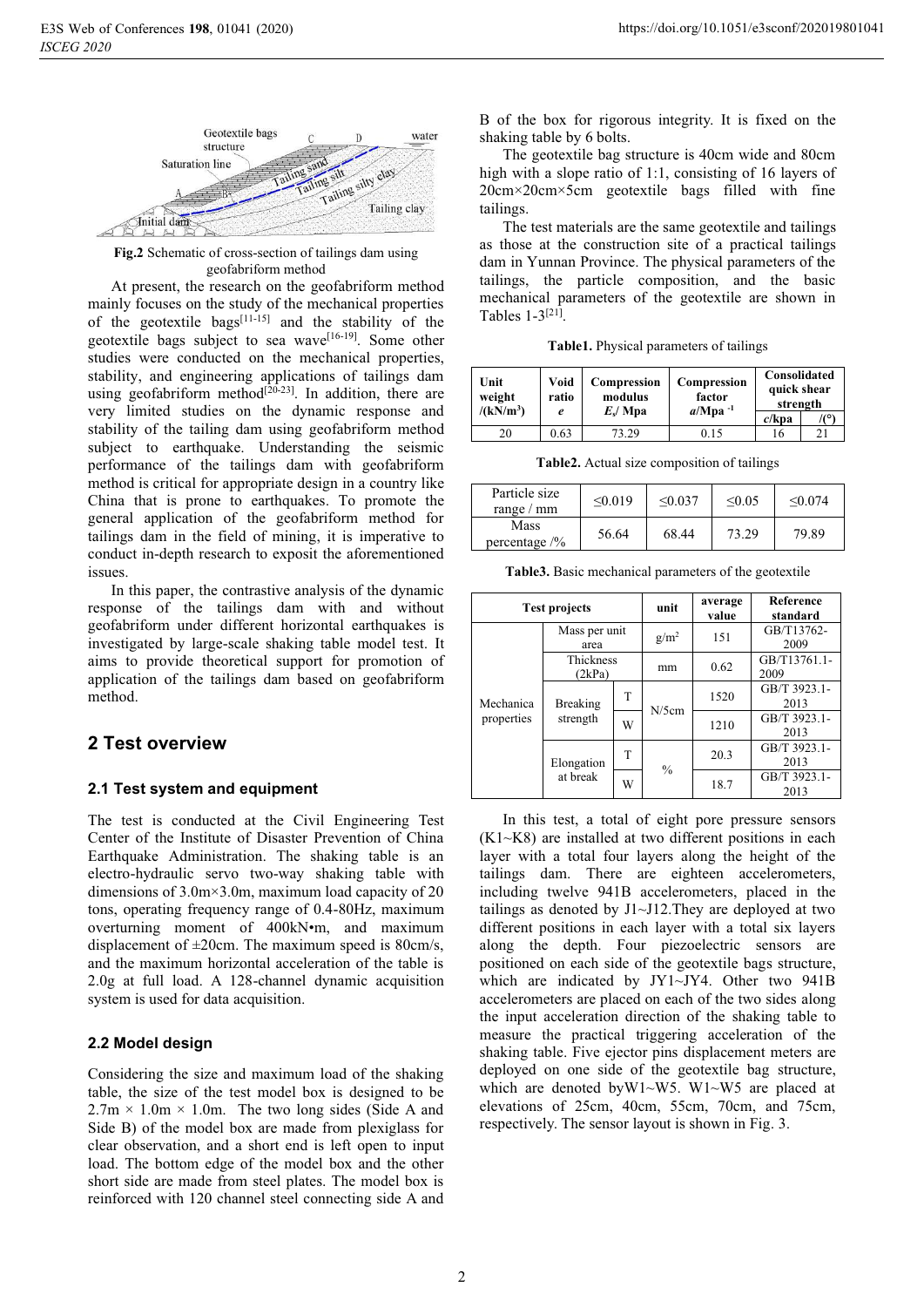

(a) The model of the tailings dam with geofabriform



(b) Schematic of the longitudinal profile of the model



(c) Top view of the model

**Fig. 3** Part of sensor layout of the shaking table test for tailings dam with geofabriform

#### **2.3 Loading scheme**

The horizontal seismic wave is representative earthquake load. Thus, the input seismic wave of this test is a oneway horizontal WoLong wave. A typical applied seismic time-history curve is shown in Fig. 4.



**Fig. 4** Seismic time-history wave

To identify the specific wave intensity to incur dynamic damage to the tailings dam, the test is conducted with increasing respective gravitational accelerations of 0.1g, 0.2g, 0.6g, 0.8g, 1.0g, 1.2g, 1.6g, g, respectively. Due to the limitation of the precision of the hydraulic jack, the peak accelerations of the actual output of the shaking table are 0.1g, 0.3g, 0.6g, 0.7g, 0.9g, 1.0g, and 1.3g, respectively. The acceleration of the shaking table acts as the horizontal seismic ground acceleration loads. Failure status of the dam is evaluated by the ratio of the maximum horizontal displacement Dmax to the total height of the dam  $H_t$ , i.e.,  $D_{\text{max}}/H_t$ . If the ratio exceeds 0.1, the dam is considered to be failed<sup>[24,25]</sup>.

For comparison, the shaking table test of the tailings dam without geofabriform under the same conditions is also carried out. The model and sensor layout are shown in Fig.5.



(a) The model of the tailings dam without geofabriform



(b) Schematic of the longitudinal profile of the model without geofabriform



(c) Top view of the model without geofabriform **Fig.5** Part of the sensor layout of the shaking table test for tailings dam without geofabriform

## **3 Failure mode analysis**

The two tailings dams have different failure modes. Both the upper part of the two tailings dams where the maximum shear stress occurs vibrate strongly. For the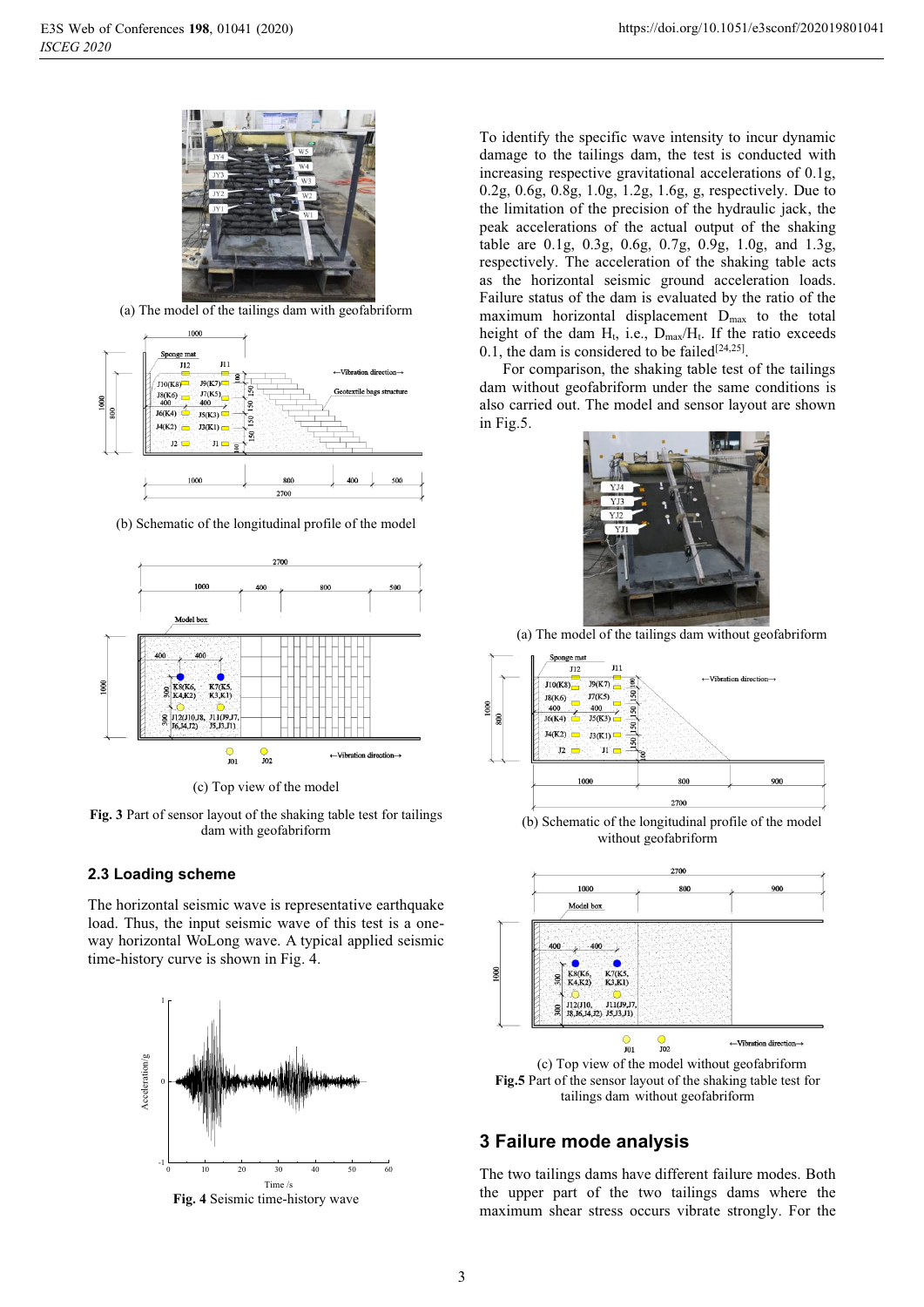tailings dam without geofabriform, the cracks are observed on the dam crest and slope plane, running through to form a slip surface under the action of maximum shear stress. When the dam fails, the part above the slid plane of the dam is dumped downwards, and then the whole dam body slides forward, resulting in a dam collapse, as shown in Fig.6. However, for the tailings dam with geofabriform, due to the supporting effect of the geofabriform on the slope surface, there are only cracks observed on the top of the dam. The geofabriform effectively prevents the cracks from expanding, running through and the formation of the sliding plane. When the dam fails, the whole dam slid forward without collapse, as shown in Fig.7. The geofabriform increases the stability of the dam.





**Fig.7** Failure of the tailings dam with geofabriform

# **4 Test results analysis**

## **4.1 Acceleration amplification factor Am**

The acceleration amplification factor  $A_m$  is defined as the ratio of the maximum acceleration of each measurement point to the input peak vibration acceleration of the shaking table surface. Fig.8 shows the  $A_m$  at JY1, JY2, JY3, and JY4 on the slope of the two types of dams when HPGA is 0.3g, 0.6g, 0.9g, and 1.0g. It shows that the  $A_m$  of the tailings dam with geofabriform is significantly lower than that of the tailings dam without geofabriform. The maximum reductions can reach 56%, 71%, 73%, and 81%, respectively. Because the geofabriform itself has flexibility and can be deformed by itself, also the tailing slurry formed by the liquefaction of the tailings in the tailings reservoir area buffers the earthquake effect, resulting in a decrease of Am, which indicates that the geofabriform has good shock absorption performance.

Fig.9 shows the amplification factor  $A_m$  against HPGA on the slope of the two types of tailings dam. It shows that the  $A_m$  has an alternative decrease-increase-

decrease with the increase of HPGA. For the tailings dam without geofabriform, when HPGA <  $1.0g$ , the A<sub>m</sub> at each measurement point on the dam is not much different under the same HPGA. That is because the dam is a whole with. When HPGA≥1.0g, the difference of  $A_m$ at each measurement point becomes larger, especially the  $A_m$  of JY3 increases more, because the elevation of JY3 is 55cm, which is located in the middle and upper part of the dam, where the vibration is stronger. this is consistent with the greater vibration of the upper part of the dam in the experimental phenomenon.

The JY1, JY2 and JY4 of the tailings dam with geofabriform have a little variation with the increase of HPGA. Similarly, JY3 changes greatly. When HPGA is 0.9g, the geofabriform body reached the ultimate failure state, and  $A_m$  of JY3 reached the maximum value, and then the geofabriform layers start sliding off each other which caused the failure and the reducing of  $A_m$ .



**Fig.8** Amplification factor Am against elevation at different HPGA (YJ1、YJ2、YJ3、YJ4)



**Fig. 9** Amplification factor Am against HPGA of the two tailings dam (YJ1, YJ2, YJ3, YJ4)

Fig.10 shows the  $A_m$  of the dam crest at different HPGA. For J11 and J12 at the top of the tailings, when the HPGA is small, the  $A_m$  of the tailings dam with geofabriform is slightly larger than the tailings dam without geofabriform. With the increase of HPGA, the Am of the tailings dam with geofabriform is reduced, while the  $A_m$  of the tailings dam without geofabriform is gradually increased. For the final failure, the  $A_m$  of the tailings dam without geofabriform is much larger than the tailings dam with geofabriform. For JY4 on the slope of the dam, the  $A_m$  of the tailings dam without geofabriform is much larger than that of the tailings dam with geofabriform. The  $A_m$  of the tailings dam without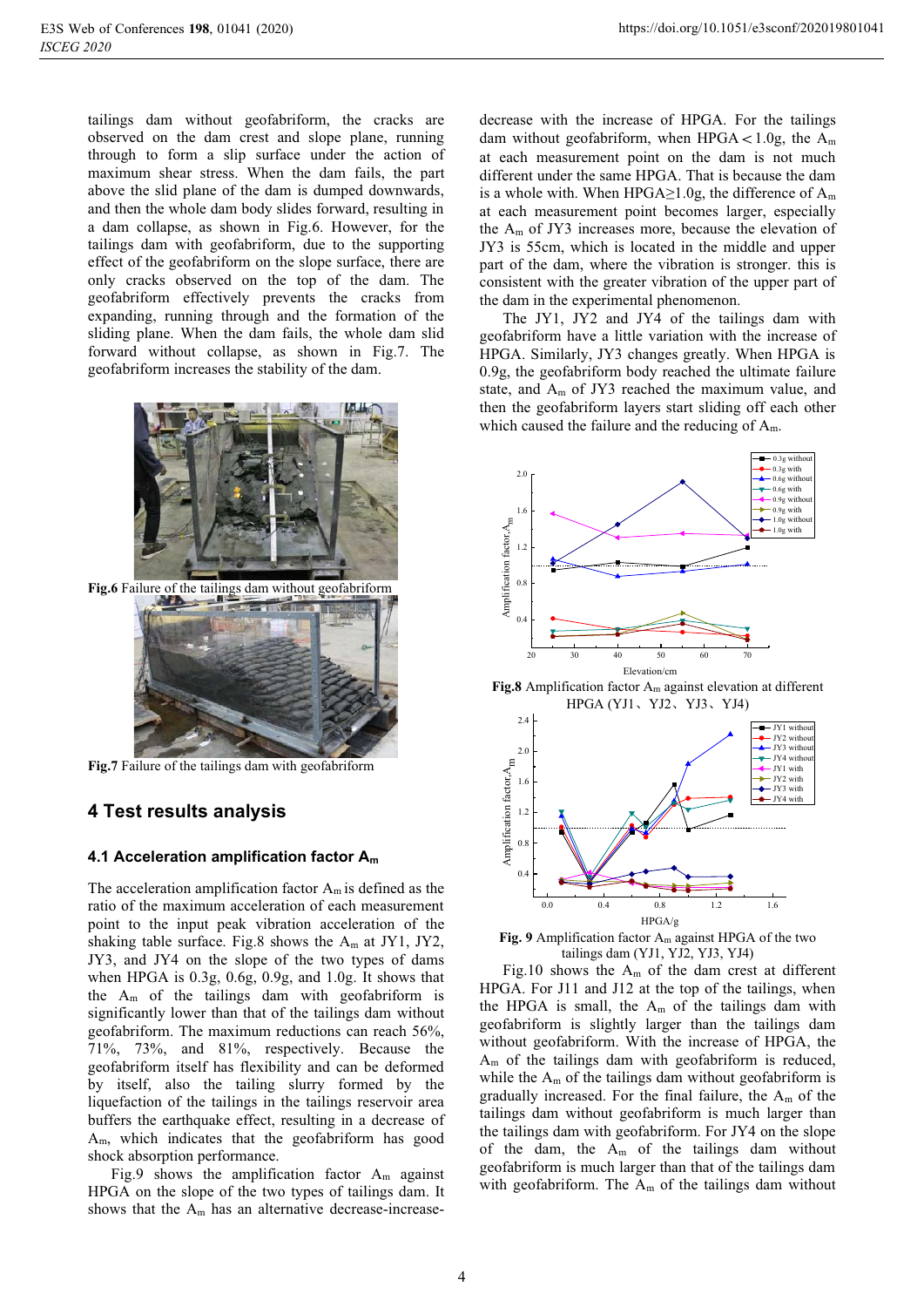geofabriform all is greater than 1, while the  $A_m$  of the tailings dam with geofabriform is less than 1.



**Fig.10** Amplification factor Am at the dam crest against HPGA



**Fig.11** Amplification factor Am against elevation at different HPGA (J1, J3, J5, J7, J11)

Fig.11 is the  $A_m$  of J1, J3, J5, J7, and J11 which are at the same location from top view but different vertical elevations when HPGA is 0.3g, 0.6g, 0.9g, and 1.0g. It shows that when the HPGA is small, the  $A_m$  of the two tailings dams is not much different. With the increase of HPGA, the  $A_m$  in the middle height of the tailings dam with geofabriform is significantly larger than that of the tailings dam without geofabriform. For the final failure, the  $A_m$  of the tailings dam without geofabriform is much larger than that of the tailings dam with geofabriform.

#### **4.2 Vertical displacement**

Fig.12 shows the relationship between the vertical displacement of the marked point of the side A on the dam slope and the elevation when the HPGA is 0.3g, 0.6g, 0.9g, and 1.0g. It shows that under the same HPGA, the vertical displacement of the tailings dam without geofabriform is greater than that of the tailings dam with geofabriform. For the tailings dam without geofabriform, the vertical displacement increases with the increase of the elevation and HPGA. For the tailings dam with geofabriform, the vertical displacement increases with the increase of the elevation, but with the increase of HPGA, some marked point at the bottom of the geofabriform structure shows a negative vertical displacement, indicating that the outer side of the geofabriform body has an upward displacement. The geofabriform body is tilted up, which is consistent with the experimental imagination.



**Fig.12** Comparison of the vertical displacement of the side A of the two tailings dams



**Fig.13** Comparison of the horizontal displacement of the side A of the two tailings dams

## **4.3 Horizontal displacement**

Fig.13 shows the relationship between the horizontal displacement of the marked point of the side A on the dam slope and the elevation when the HPGA is 0.3g, 0.6g, 0.9g, and 1.0g. It shows that under the same HPGA, the maximum horizontal displacement of the tailings dam without geofabriform is greater than that of the tailings dam with geofabriform. The horizontal displacements of the two tailings dams show a nonlinear distribution with the increase of height, which are small at the bottom and the top of the dam, while have the maximum in the middle, coinciding with the outward protrusion of the dam body in the experimental phenomenon. When HPGA=0.9g, the maximum horizontal displacement of the tailings dam without geofabriform reached 102mm, 102mm/800mm=12%>10%, the dam failed. When HPGA=1.0g, the maximum horizontal displacement of the tailings dam with geofabriform reached 112mm, 112mm/800mm=14%>10%, the dam failed.

#### **4.4 Analysis of test results**

The test results show that the seismic performance of the tailings dam with geofabriform is better than that of the tailings dam without geofabriform subject to different input acceleration for the same size tailings dam. Therefore, the tailings dam with geofabriform is a flexible structure with low deformation modulus, strong